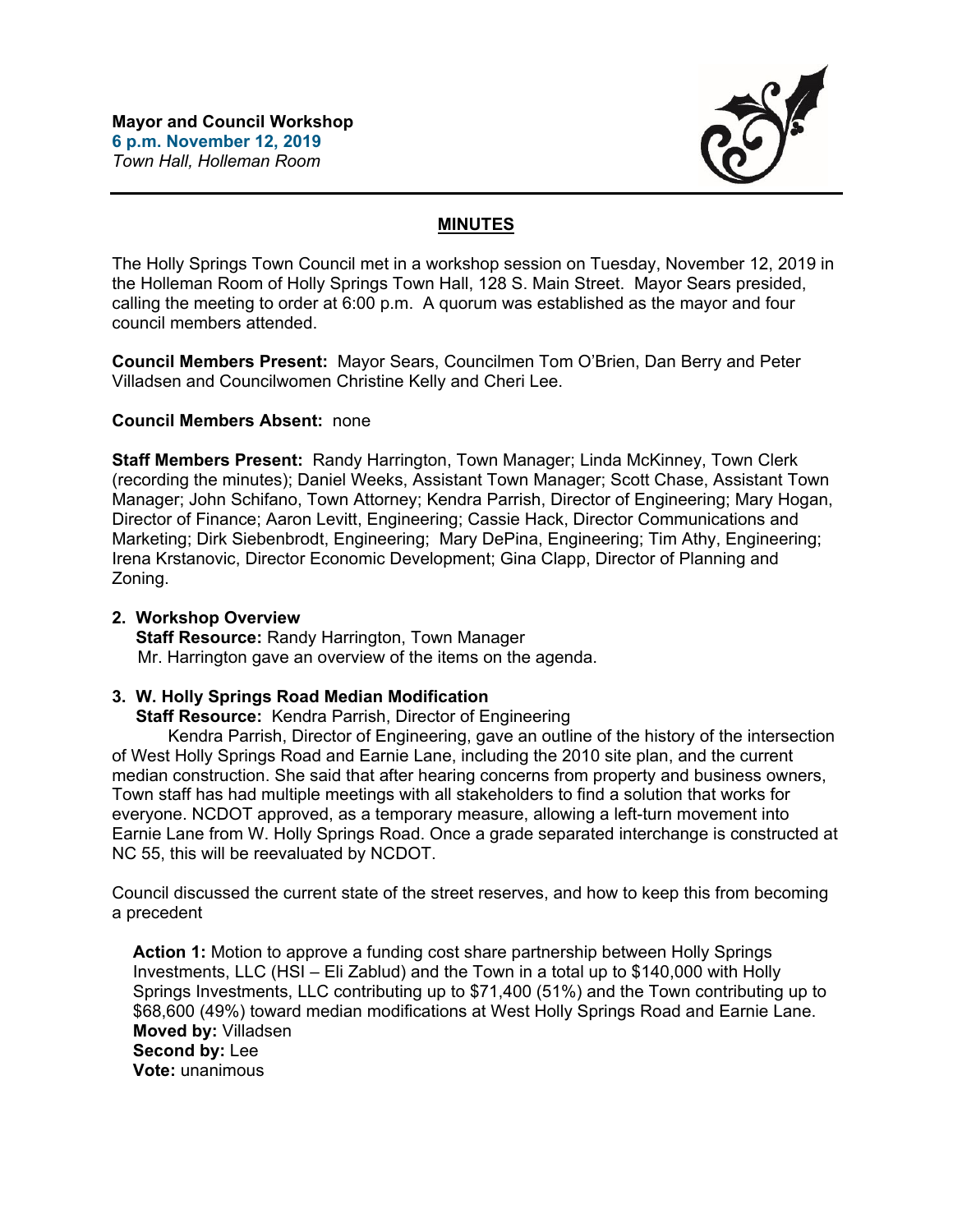**Action 2:** Motion to authorize the Town Manager to enter into a contract between the Town and Lennar for Lennar to complete the median modification near Earnie Lane under the existing construction contract between Lennar and Giant.

#### **Moved by:** Kelly **Second by:** Villadsen **Vote:** unanimous

**Action 3:** Motion to authorize the Town Manager to enter into a contract between the Town and Holly Springs Investments, LLC (HSI - Eli Zablud) for cost participation toward the median modification, as well as up to \$10,000 in development fee reimbursements based on future development of buildings 4 and 5 to be located in the Holly Springs Professional Park. **Moved by:** Lee **Second by:** Kelly **Vote:** unanimous

**Action 4:** Motion to approve a budget amendment appropriating \$43,488 from Street Reserves and \$25,112 from General Fund fund balance (total of \$68,600). **Moved by:** Kelly **Second by:** Lee **Vote:** unanimous

# **4. Neighborhood Safety and Traffic Calming Policy**

 **Staff Resource:** Aaron Levitt, Engineering and Scott Chase, Administration

 Aaron Levitt, Engineering said the purpose of this item is to seek policy guidance on traffic calming measure in neighborhoods. He expressed how, over the 11 years that he has been doing this he has seen that it is not as simple as it would seem. He discussed the many methods that exist for slowing speeders, which ones Holly Springs has used in the past, how well they work or don't work, and what the cost/benefit of each method is. He discussed how the ideal policy would be:

- Informative
- Visual
- Explanatory
- Adaptive
- Standardized
- Transparent
- Clearly identifies roles, responsibilities and the process
- Collaborative, including community engagement.

Mr. Levitt outlined the framework of how requests would be processed, discussed attributes to consider when prioritizing projects, and outlined the next steps that staff could take. Council discussed having copies of the presentation to refer to when dealing with residents' concerns. Councilman Villadsen asked if the Town knows whether people are speeding more or complaining more. Councilman O'Brien said that the Holly Springs Police Department keeps statistics of citations issued in specific areas etc. and has shared those when asked.

## **5. Oak View Business Park Sewer Line**

 **Staff Resource:** John Schifano, Town Attorney and Kendra Parrish, Director of Engineering John Schifano, Town Attorney, outlined a proposed development agreement with Helix/Trustwell for the development of Oakview/Green Oaks Tech Center. He said that the agreement is a land use tool that makes assurances regarding site development, zoning, and land use considerations. This agreement would benefit the town by making the site attractive to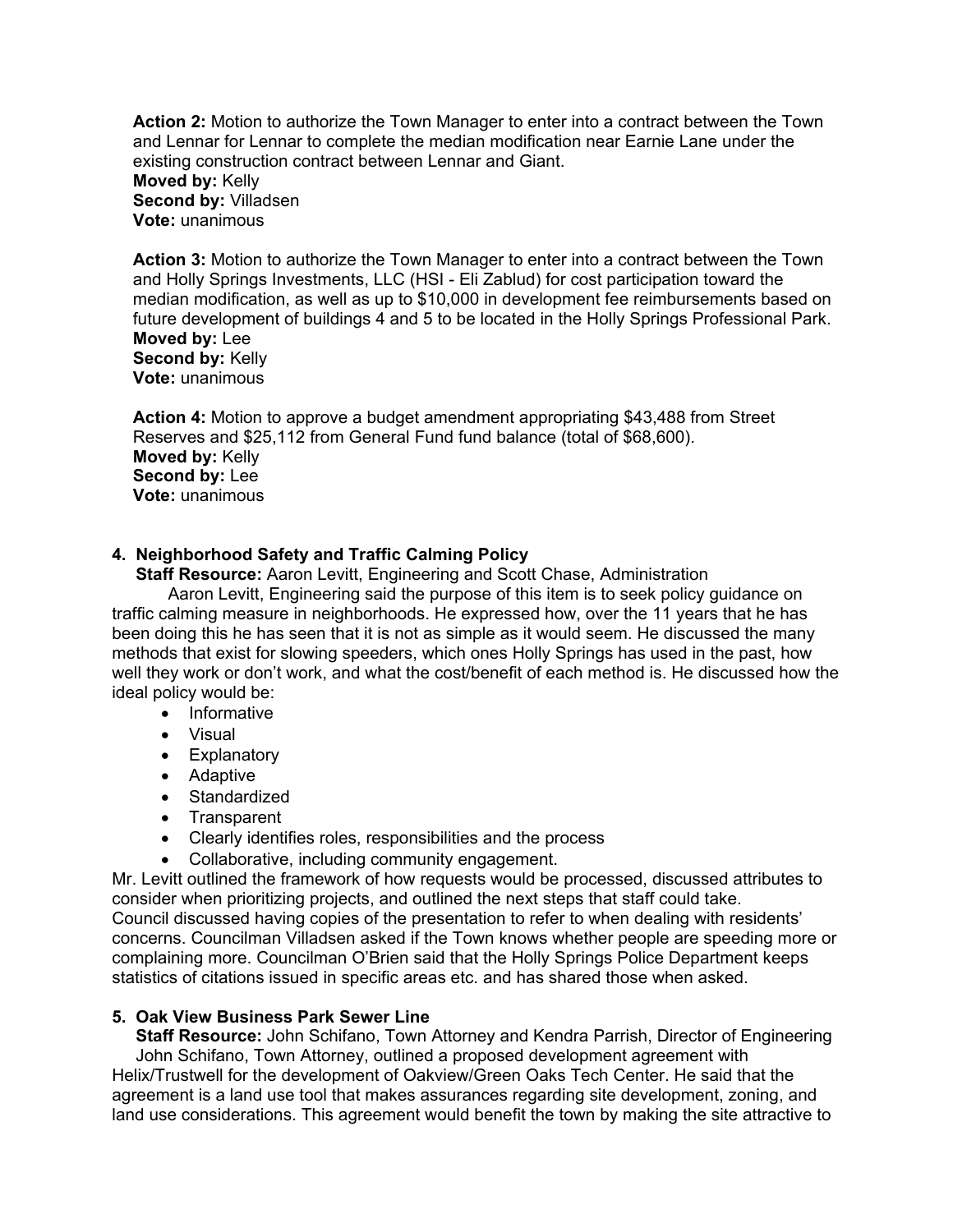targeted industrial projects. He then elaborated on the terms of the proposed agreement. The tract is currently owned by Duke Energy, and Helix/Trustwell wants to combine it with tracts they already own. The Town will agree to zone 12.6 acres as "mixed use commercial" (office and retail) subject to certain zoning conditions. The developer will add a 12.6 acre tract to RT (the Harris Tract); hold 2 parcels (50 acres and 30 acres) for "Employment Center Tracts" and allow the Economic Development department to market them; agree to sell these tracts to the Town in the event that the Town attracts an economic development client; design, permit, and construct sewer outfall & pump station improvements according to a strict timeline. The Town agrees to pay the appraised value for the Employment Center Tracts should a client be recruited, and to contribute \$500,000 and 2.3 acres toward the sewer outfall and pump station improvements.

 Council asked what the Town's risk would be in a worst-case scenario, and Mr. Schifano said that the Town would receive the design, permits, and rights of way with no further outlay than the \$500,000, which is less than it would otherwise cost.

#### **6. Open Discussion**

Councilman Berry said that there has been chatter on social media regarding the lights that are on timers at Town parks. He wants to hear back from Parks and Recreation staff regarding the expense of keeping the lights on longer, what lighting policies are, and whether lights should be for scheduled events (i.e. soccer games) or for general park use.

Councilman O'Brien said there is interest in The Pack House from Sean Honegger, who wants to do a distillery and whiskey bar. He is talking to Mr. Grigsby about a lease-to-purchase agreement. He wants to know if that building is tagged to be preserved, or registered as a historic landmark. He owns The Cotton House in Cary. Gina Clapp, Director of Planning & Zoning, gave a background of the State's interest in historic districts in Holly Springs. She said there have been no conversations with the State concerning the possibility of a historic district and no guarantees that they would grant it if requested. Mr. Grigsby has not spoken to the Town about this potential buyer. There is not enough information known about Mr. Honegger's plans, Mr. Grigsby's desires, or the State's interest in preserving the property to make a decision at this point. Ms. Clapp indicated that she would like to have more conversations with all parties and would report back to Council.

Councilwoman Kelly brought up the issue of school assignments and said she has been speaking to many residents about the keeping Holly Springs residents in schools in Holly Springs. Currently students from three Holly Springs neighborhoods cannot attend Holly Springs High School, and yet students from Fuquay Varina are sent to Holly Springs High School. Council talked about sending a letter supporting neighborhood schools and keeping Holly Springs students at Holly Springs High School.

Councilwoman Kelly said that Kelly O'Hara talked to her about families in need. She wanted to know how the Town identifies families and connects them to nonprofits. She asked if there could be a report about houses that had the water turned off and never turned back on, so that Council could know how bad the problem is. John Schifano said that after the Food Cupboard came in Western Wake Crisis Ministry quit doing utility assistance in Holly Springs. Perhaps the Town could make a strong ask to the Food Cupboard to take on utility assistance. Mary Hogan said that people in her department offer names of churches and nonprofits that offer assistance to residents whose water is being turned off. Scott Chase said that Pastor Littleton met with Gina Clapp and him and that Western Wake Crisis Ministry is trying to extend their utility assistance services to Holly Springs along with other programs, such as short term housing.

**7. Adjournment:** There being no further business for the evening, Motion to adjourn was made by Councilman Villadsen, second by Councilwoman Kelly and passed with a unanimous